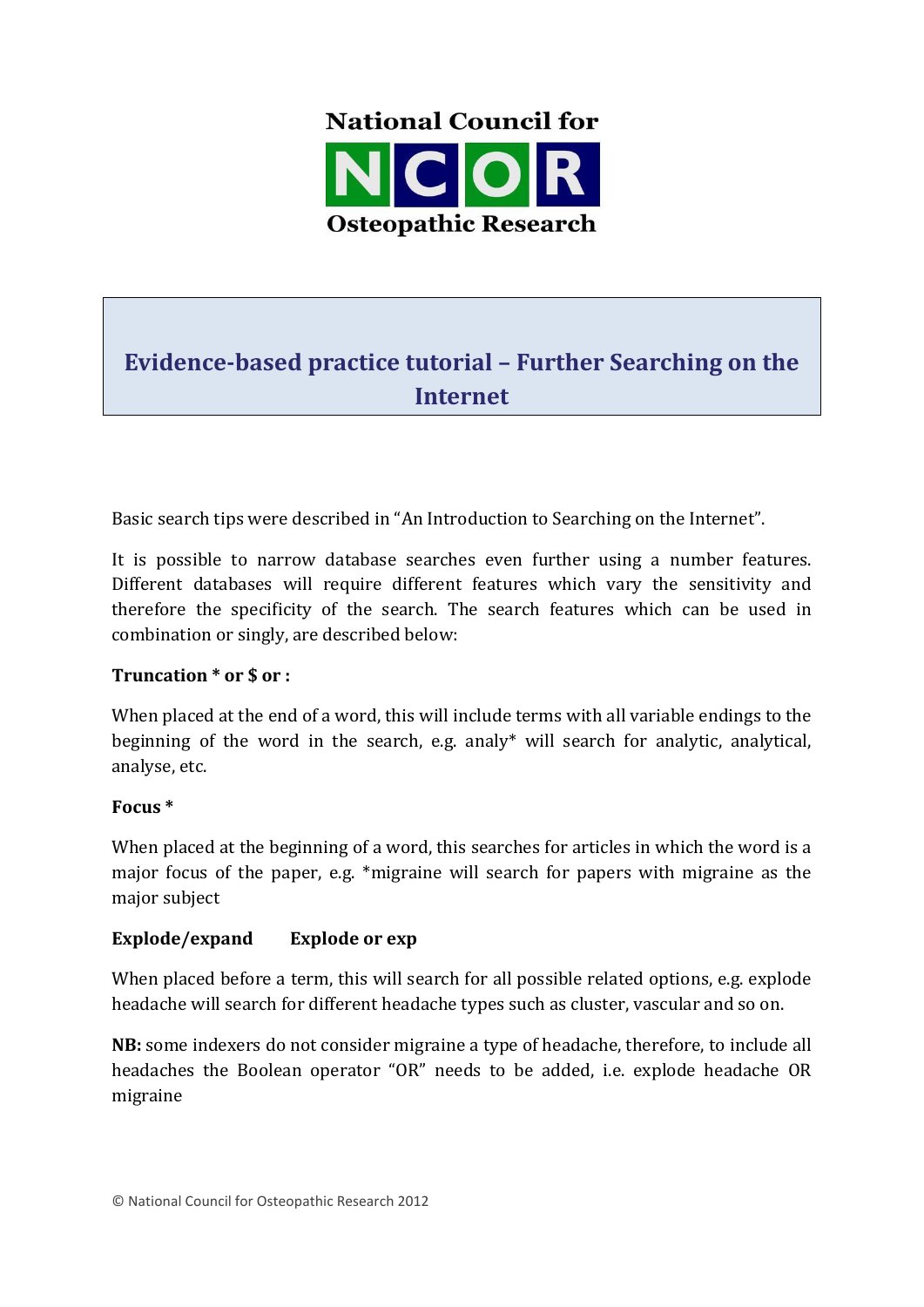# **Wildcards ?**

When placed within a word, this indicates that the letter it replaces is a variable or absent. The search will include all permutations of the word, e.g. gyn?ecology will search for gynaecology and gynecology

#### **Boolean AND OR NOT**

Boolean operators are used between terms to link them. Articles must include both terms, e.g. osteopathy AND evidence-based will show articles including either term.

It excludes articles, which include the term following NOT, e.g. ultrasound NOT diagnostic will exclude diagnostic ultrasound.

# **Proximity NEAR**

Terms linked must occur close to each other, e.g. manipulative NEAR therapy

**Limits** See Table 4 for specific examples

This can be used to restrict a search by publication type, year, language or other characteristics. Limits can also direct the search for terms to a particular part of the document. Many databases also have a limits option, which can be selected by clicking on it.

# **Related**

Clicking on this hyperlink when you have found a useful reference will search for similar articles in the database.

# **© Table 3.**

*The Evidence-Based Case Report: A Resource Pack for Chiropractors.* **Amanda R. Jones-Harris. Clinical Chiropractic (2003) 6, 73-84.** 

# **LIMITING VARIABLES FURTHER:**

Variables can be limited still further when searching databases by using the following features:

| ab                                                                                         | <b>Abstract</b> |  |  |
|--------------------------------------------------------------------------------------------|-----------------|--|--|
| <b>manipulation.ab</b> will search for the word manipulation in the abstract.              |                 |  |  |
|                                                                                            |                 |  |  |
| all                                                                                        | All fields      |  |  |
| <b>Cranio sacral technique.all</b> will search for the term cranio sacral technique in all |                 |  |  |
| fields. However, PubMed will only search in all fields if it cannot match the word in one  |                 |  |  |

© National Council for Osteopathic Research 2012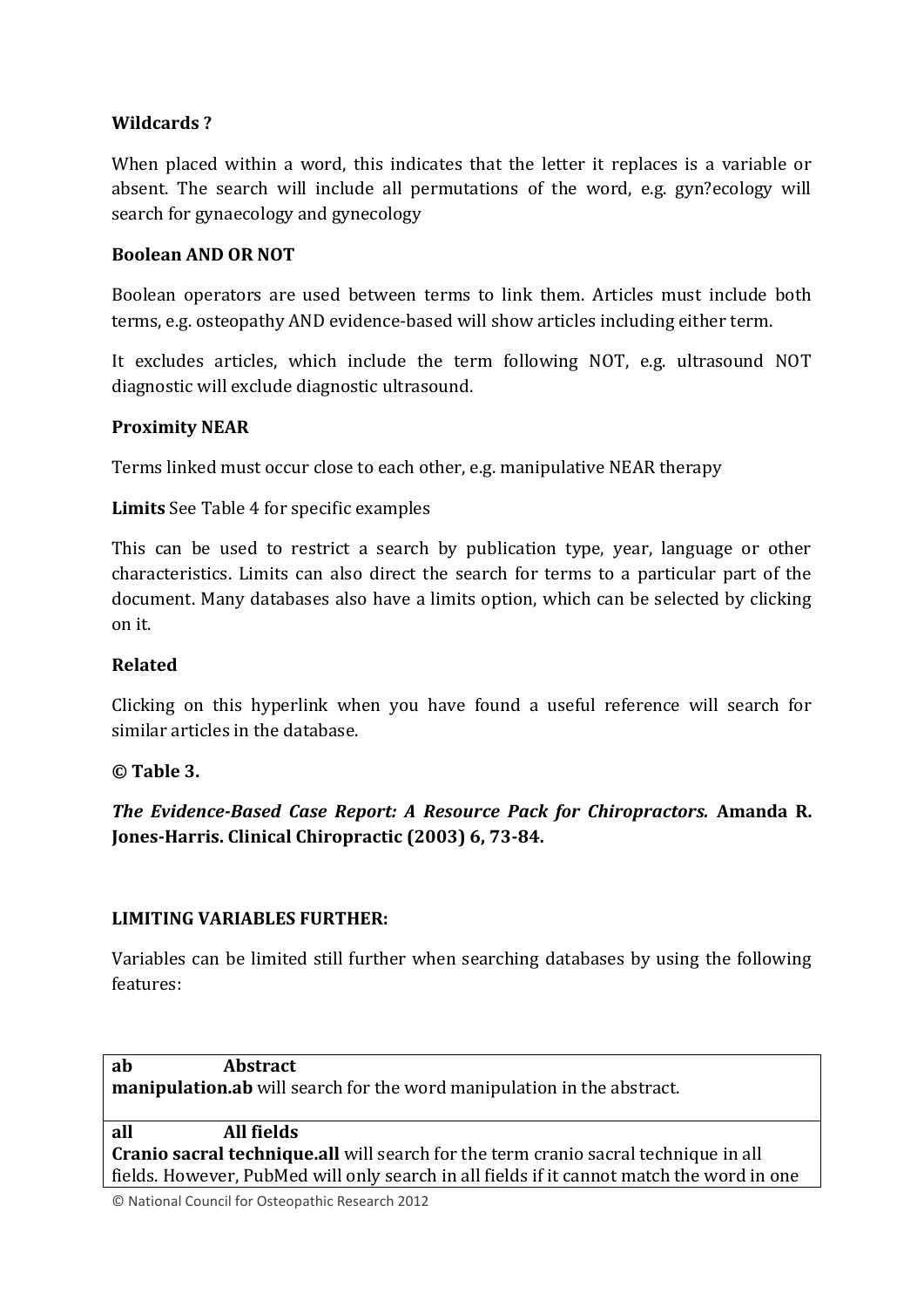**au Author** 

**Smith a.au** will search for articles by the author A. Smith.

# **dp Date of publication**

**1996.dp** will search for articles from the year 1996. Dates must be entered using the format YYYY/MM/DD (Year, Month, Day) but month and day are optional. To enter a date range insert a colon between each date, e.g. 1995/01:1996/12.

#### **jn Journal**

**Spine.in** will search for articles in the Journal Spine.

**la Language** 

**English.la** will only search for articles written in English.

**me or mh** Single word, wherever it may appear as a MeSH (medical subject heading) term.

**Brachialgia.me or Brachialgia.mh** will search for articles with brachialgia listed as a MeSH term.

#### **Majr MeSH major topic**

**Osteopathic.majr** searches for articles where osteopathic approaches are one of the main topics in the article.

# **ps Personal name as a subject**

This limits retrieval to where the name is the subject of the article, e.g. **Palmer dd.ps** will search for articles about or that reference DD Palmer.

# **pt Publication type**

**Clinical trial.pt** will search for clinical trials in publications.

#### **px Subheading preexplosion**

**Diagnosis.px** will search for and include all MeSH subheadings that deal with diagnosis.

#### **sb Subject subset**

This will search from articles on specialised topics. Subject subsets which are available are: AIDS, bioethics, complementary medicine, history of medicine, space life sciences, systematic reviews and toxicology. **Asthma AND cam.sb** will search for articles within complementary medicine concerning asthma.

# **Sh Subheadings**

**Evidence-based.sh** will search for the words evidence-based in the subheadings.

| ta                                                                    | Journal title |  |  |  |
|-----------------------------------------------------------------------|---------------|--|--|--|
| <b>Manual therapy.ta</b> will only search the journal manual therapy. |               |  |  |  |
|                                                                       |               |  |  |  |
| ti                                                                    | <b>Title</b>  |  |  |  |